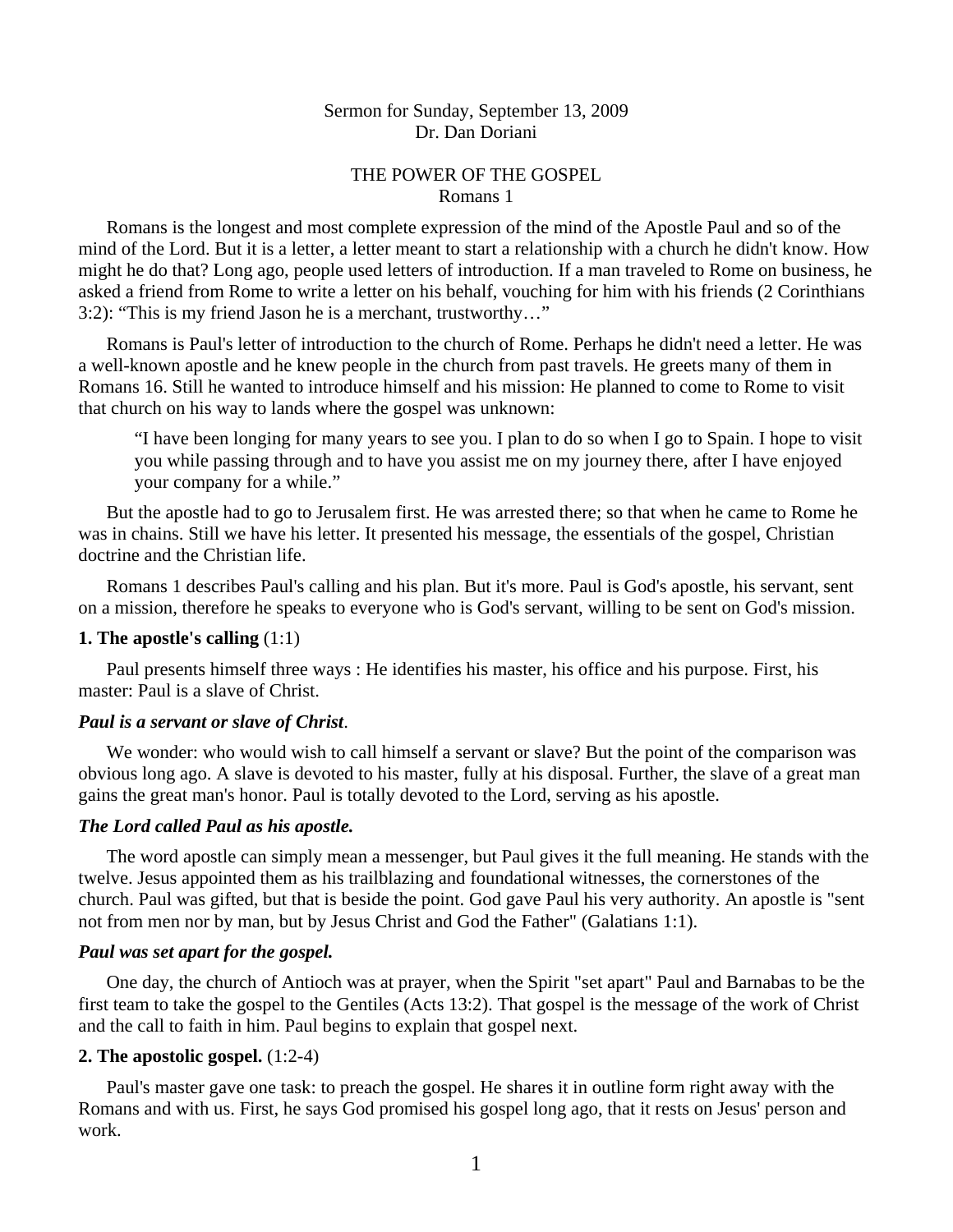# *Promised beforehand*

The gospel was newly accomplished in Paul's day, but it wasn't a new idea. The prophets had promised it in advance. So it's no surprise, no new idea.

 Genesis already said that faith – not good works – is the core of a sound relationship with the true God: "Abram believed the Lord, and [the Lord] credited it to him as righteousness" (Genesis 15:6).

 Moses predicted: "The Lord will raise up a prophet like me…" The Lord said, "I will put my words in his mouth." (Deuteronomy 18:15, 18). A prophet like Moses is important because Moses was a uniquely great prophet. He acted, leading Israel out of slavery and bondage. He also spoke for God. He promised grace and gave laws.

 The Lord also foretold the coming of a king like David, but better, a king who would never fail or die. "I will establish his kingdom. He will build a house for my Name, and I will establish the throne of his kingdom forever" (2 Samuel 7:12-13).

# *Founded on the Son's identity*

In a way, therefore, the gospel was already familiar when Jesus arrived. Paul summarizes it almost poetically:

 Jesus came from the seed of David - according to the flesh. But he's appointed the powerful Son of God - according to the Spirit.

 Every word is important. First, Jesus came. "Came" reminds us that Jesus existed outside this world and chose to enter it. He came as a Son of David - from the line of kings from which God promised to send a deliverer. All this is "according to the flesh;" but there is more that happens by the Spirit.

 By the Spirit, by the resurrection, Jesus was "declared," literally "designated" or "appointed," as "Son of God with power."

 Not: Jesus became or was appointed Son of God at his resurrection. That is a heresy known as adoptionism: Jesus was the best and most faithful man whom God recognized and chose to become his Son after he proved himself with his total obedience, even to the point of his death on the cross. No, Jesus is the Son since before the beginning.

# *Focused on the Son's work*

 Still: At his resurrection Jesus is designated the Son with power. That is, until the resurrection Jesus didn't seem so important. He came from a small town and a poor family. He had no wealth, no connections, no education. Yes, he performed miracles and taught like no one ever taught. But the world didn't consider him powerful. Influential, yes, truly powerful, no.

 But the resurrection changed that. After the resurrection, Jesus is manifest, publicly declared and known as Son, Messiah, and Lord. Again, he always had this rank. But now we must know him as the powerful, life-giving Son of God. He reigns and gives life to all who believe in him (1:16). His resurrection from the dead declares that Jesus is Lord of all. [1](#page-1-0)

# *Subordinate to the Son's reign - application*

None of us is an apostle or a pioneer evangelist, but we are servants – even slaves of Christ. The word "slave" sounds extremely negative to us, with its connotations of injustice, racism and violence. And

l

<span id="page-1-0"></span><sup>1</sup> Doug Moo, *Romans*, page 50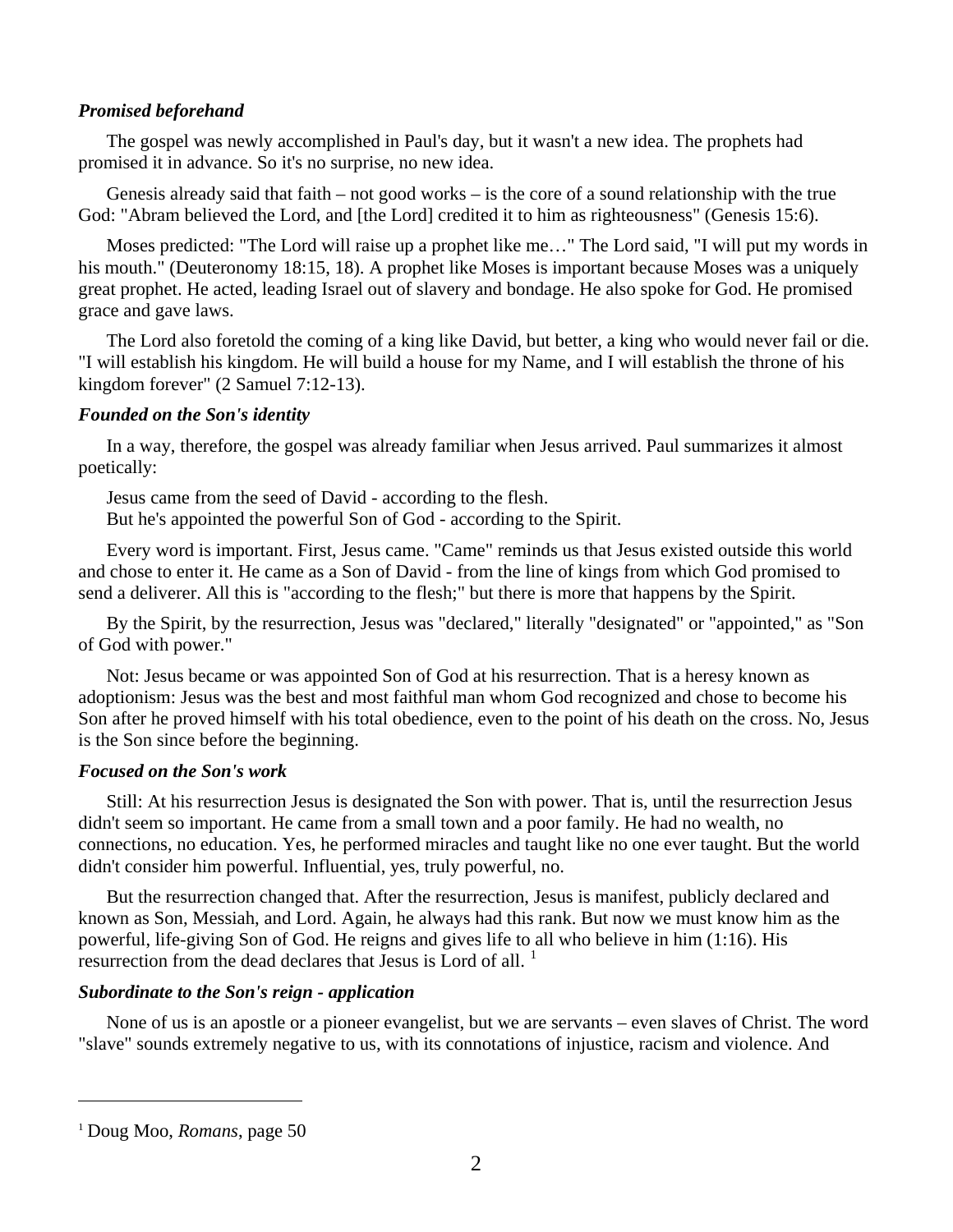slavery is a terrible thing. But slavery was universal in Paul's day, so everyone understood his analogy: I belong to someone. His service is my life.

 We can see something similar today. Certain people give their lives to the service of a great or influential person: a great politician, business leader or scientist, even an entertainer. A political aid or business assistant serves the great man or woman all day, every day they work. Eventually, they burn out or move on because the great person has flaws and the assistant begins to disagree with the program here and there. They can move on because they are not slaves.

 But Paul isn't moving on. He is the Lord's slave. He says: "My life is not my own. I'm attached to Jesus and his cause. Jesus called me and appointed me. I'm his and obey him as surely as if I were his slave." Now Paul wasn't perfect, so he didn't perfectly serve Jesus, but he did try.

 The problem with so many of us is that we try to serve two or three masters. We try to honor God on Sunday, serve the career Monday to Friday and reserve Saturday for ourselves. This mindset regards faith as a hobby, like gardening. One can certainly have a job and a hobby or two. But when commitments compete, it's a disaster. We can go to two parties in one night. But you can't be in Chicago and London the same night. It won't work.

 Some of us view God as an employer, not a master. Surely a man can work for two employers, schedule permitting. But no one can belong to two masters. No slave can be the property of two owners, "for single ownership and full-time service are of the essence of slavery." <sup>[2](#page-2-0)</sup> By definition, a master can demand service at any time. Therefore, we cannot serve two or more gods: God, money, leisure.<sup>[3](#page-2-1)</sup>

When we fail to accept this, life becomes tangled with competing goals and dueling aspirations. When we have high level commitments that clash with each other, we're torn. We say, "I need balance in my life", but that's wrong. When we say "I need balance" we often mean "I want to serve two or three masters."

We don't need balance in these cases, we need godly radicalism. Paul found peace in a life of enormous burdens and he found direction amidst competing demands because he served one master – Jesus – and one cause – the gospel. We will find peace and direction the same way – by serving one master.

# **3. The apostle's task** (1:5-6)

Through Christ, Paul received grace and apostleship. We know the story: Saul the Pharisee who became Paul the apostle. He didn't decide for Christ. Jesus chose him. Saul/Paul had been the foe of Christ. Saul was persecuting Jesus, not pursuing him. But Jesus pursued Saul and made him a disciple. When Jesus encountered him, he was "still breathing threats" against the church (Acts 9:1). He searched out and dragged off men and women and put them in prison. Paul blasphemed and tried to force Christians to blaspheme – to curse Christ (Acts 8:3, 26:11a, 1 Timothy 1:13).

Saul was angry. He threatened; he intimidated. He wanted to kill! And he was organized. He says, "In my obsession against them, I even went to foreign cities to persecute them" (26:11b) – traveling hundreds of miles to find and extradite citizens of another province for bad theology. [4](#page-2-2)

 $\overline{a}$ 

<span id="page-2-0"></span><sup>2</sup> Tasker, *Matthew,* page 76

<span id="page-2-1"></span><sup>3</sup> Jacques, Ellul, *Money + Power*, page 94-7. 4 Marshall, *Acts,* page 168

<span id="page-2-2"></span>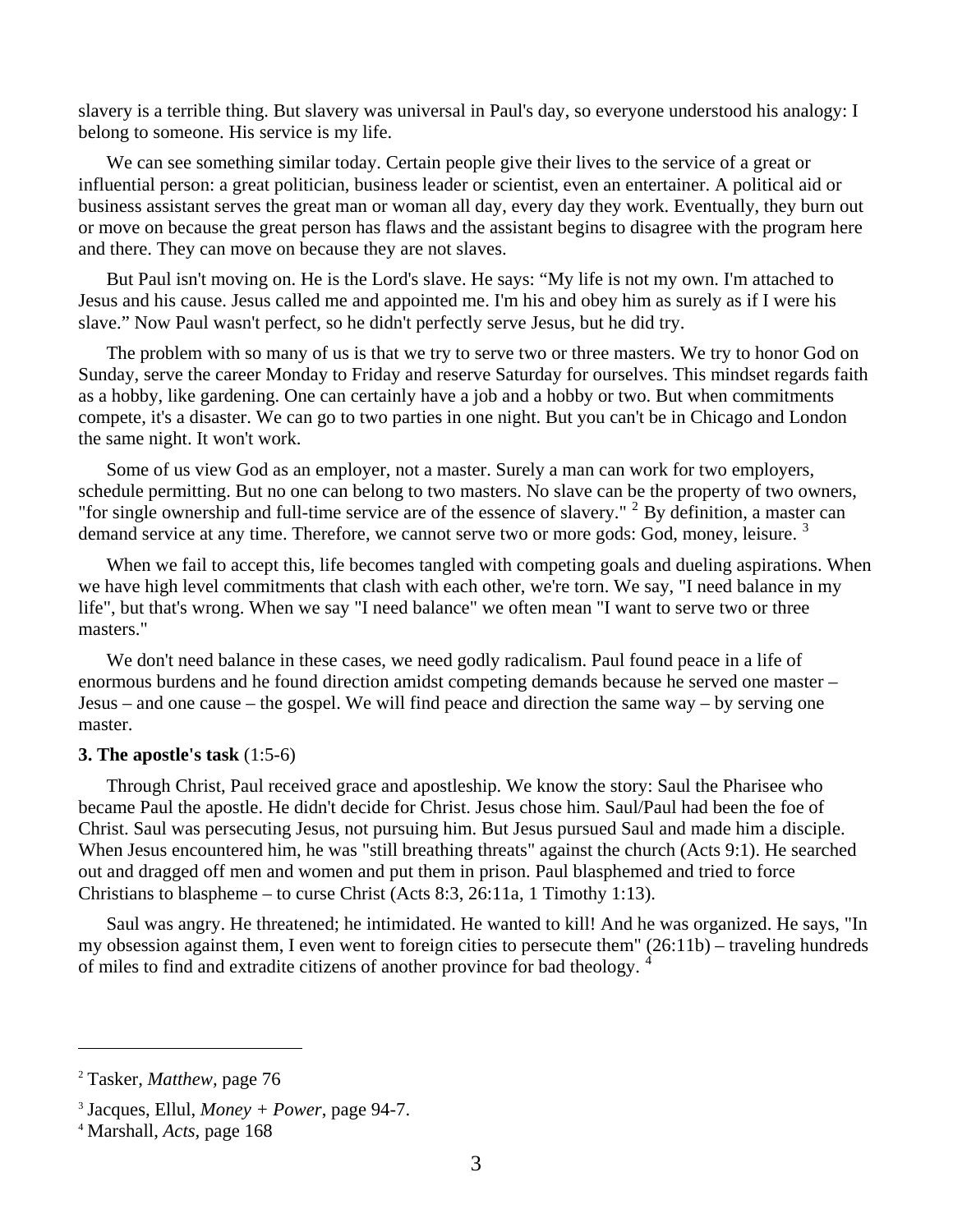Saul was confident. No hint of self-doubt. "As for legalistic righteousness" he says, "I was faultless" (Philippians 3:6). Perhaps he was aware of internal flaws, but he was a self-righteous man until Jesus appeared to him and told him that the people he persecuted were in fact God's people. Ouch!

 By grace, the Lord did not punish Paul. Rather he chose and commissioned him as his apostle to the Gentiles. This is familiar, but think: Until the day Jesus encountered him, Paul dedicated his life to punishing people who followed Jesus.

 But Paul became Jesus' ambassador. Until then, Paul had dedicated his life to learning, keeping and teaching rules that set Israel apart from Gentiles. Now God calls Paul to tear down those barriers, to bring Jew and Gentile into one family. Paul received the gospel but more: he took it to Gentiles. This is his call and place in God's redemptive plan. He became the apostle to the Gentiles. Christians everyone know this story; why does Paul refer to it? To introduce himself, but more.

 He says, "You also are among those who are called to belong to Jesus Christ." You too are "loved by God and called to be saints." His story isn't unique. God also set apart the disciples in Rome. They are loved and called by God as surely as he was. So Paul moves from call to blessing: They have grace and peace just as he did (1:6-7).

### **4. The apostle's blessing: Grace and Peace**

Paul mentions several blessings, but since he notes them briefly it's easy to miss them. Let's slow down and notice. First, we're called to belong to Jesus Christ (1:6). We're called to be saints (1:7). Second, Paul offers grace and peace to all whom God calls. Third, Paul says he was appointed apostle "to call people from among all the Gentiles to the obedience that comes from faith". These three: Calling**,**  grace and peace, obedience from faith.

 Let's begin with our calling. Most of us would love to have a clear, important call, with the certainty and direction Paul had. Is that possible? Maybe not. Unemployment is high. Many of us need to take any job we can get. At work we have to put up with things. Long hours, little freedom. We don't work where our greatest gifts, skills and passions lie. We wonder if we missed God's call.

 But everyone who believes and follows Jesus has heard the Lord's primary call. He called us to himself. He called us to be saints – set apart for him. Don't decide you missed God's call if work or home life disappoint you and don't feel right. A lot of things can go wrong yet your life is still right if you hear his call to follow him.

 Grace and peace come from this. Our status as God's children gives us peace. Consider our work. We all take good pleasure and find peace when we are good at something and can practice it without impediment. A researcher enjoys his work when he has the time, resources, and support for his work and no one interrupts. A pianist enjoys playing when she has an excellent instrument, good music, and a quiet room. A bricklayer has peace when his "mud" has the right texture, the laborers bring materials at the right pace and the temperature is moderate.

 Now take the perfect conditions away. The researcher's equipment breaks; the lab technicians quarrel. The keys on the piano stick and it's out of tune. Temperatures plummet and sleet begins to fall on our bricklayer. Not all disappointments are equal. Some are very intense: A lost career, a lost relationship, a lost cause.

 What then? We can become angry or frustrated. We cared deeply, we worked hard, we had a plan. But real faith lays hold of the peace God offers. Even in bitter disappointment, Jesus is Lord, we are his people, we can find peace.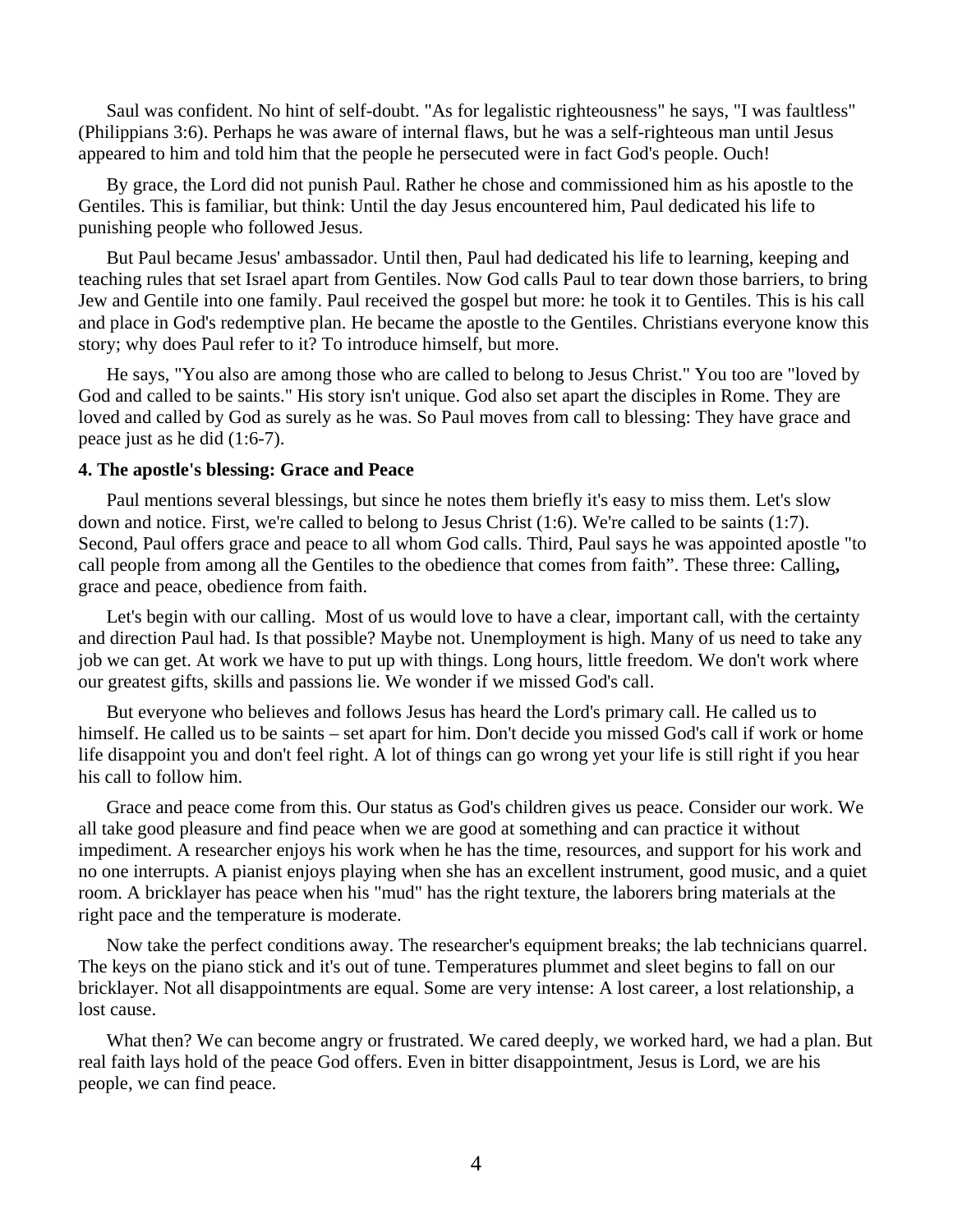So "Grace and peace to you" is no formality. If we know Jesus is Lord, we should know that even when our plans are spoiled, his are not.

 The apostle's blessings link up with our responsibility. See the phrase: the obedience of faith**.** The phrase "obedience of faith" appears in the first and last paragraphs of Romans 1:5, 16:26. So it's important. The phrase "obedience of faith" describes the source of our obedience – it comes from our faith. This reminds us that there are other sources for obedience.

We may obey out of compulsion. A boss tells us to do something, so we do it. Compulsion is connected to fear. We fear a rebuke or discipline if we don't obey. We also obey because someone is watching. We might obey because we hope for a reward. We may obey to project an image of ourselves. We may obey to prove something to others – we can do it. We may obey to prove something to ourselves. An addict may stay clean to prove something.

 In the last two years, I've seen that much of my service aimed to prove something. Next Sunday night I'll tell more of my story, but as the title of the talk says, I grew up in a violent home. There was serious, dangerous physical violence. The verbal violence was more constant and formative. No exaggeration: My father told my older brother and me that we were useless, worthless, helpless, feckless and always would be 5,000 to 15,000 times. He lectured us on this for five to forty minutes, most days, for several years. I was afraid to reply out loud. But in my mind, I fiercely disputed with him. I offered counter-evidence. And I vowed, "I will prove you wrong. I will prove you wrong."

 It was how I survived and at the level of survival it worked. After I left home, I met several Christians who lived beautiful lives so I was able to embrace the faith I had heard as a child. Much of my obedience was born of love for God and neighbor. But sometimes I wasn't motivated by love. I worked hard at certain things, some professional things, because I wanted to prove the man wrong.

 Some of you know exactly what I mean. But almost all of us obey for reasons that are divorced from the gospel. We do what is right because someone expects it, because we're afraid to do otherwise. Or because we hope it helps our reputation, or because we have an image to protect, or because of some noble cause.

 I don't say this to lay a burden on you, but to tell you the Lord's best desire for you. He wants our obedience to be free and willing and peaceful. He wants us to be trusting him instead of trying to prove something, trusting him instead of wanting your way. Our obedience should be as free as if your best mentor or teacher or coach said, "I have something I want you to try."

# **5. The apostle's desire**

 Paul has aims for his readers – faith, peace, obedience – but he also has his own goals. He is a pioneer: He wants to preach Christ where his name has never been heard. He has gone everywhere he can in the eastern empire; now he wants to go west. Therefore "I hope to see you in passing as I go to Spain, and to be sped on my journey there by you, once I have enjoyed your company for a little" (Romans 15:24). He will come to the great city - Rome. Word of the strong faith of that church "is being reported all over the world." Long has he prayed for them (1:8-10).

While there, he wants to give or impart a spiritual gift (1:11-13). That gift will be his message, the gospel, which is found in Romans. He hopes to "have a harvest" in Rome as "among the other Gentiles" He hopes they support his mission to preach the gospel in Spain. (1:12-13). But first, he is "eager to preach the gospel to you also who are in Rome" (1:15).

We have learned to be suspicious or cynical about people who say, "I'm excited to do something for you." A recent film, "Great Buck Howard" is based on the life of magician and mentalist, the Amazing Kreskin. Wherever he goes – even Akron - he stretches out his arms and shouts, "I love this town! I love